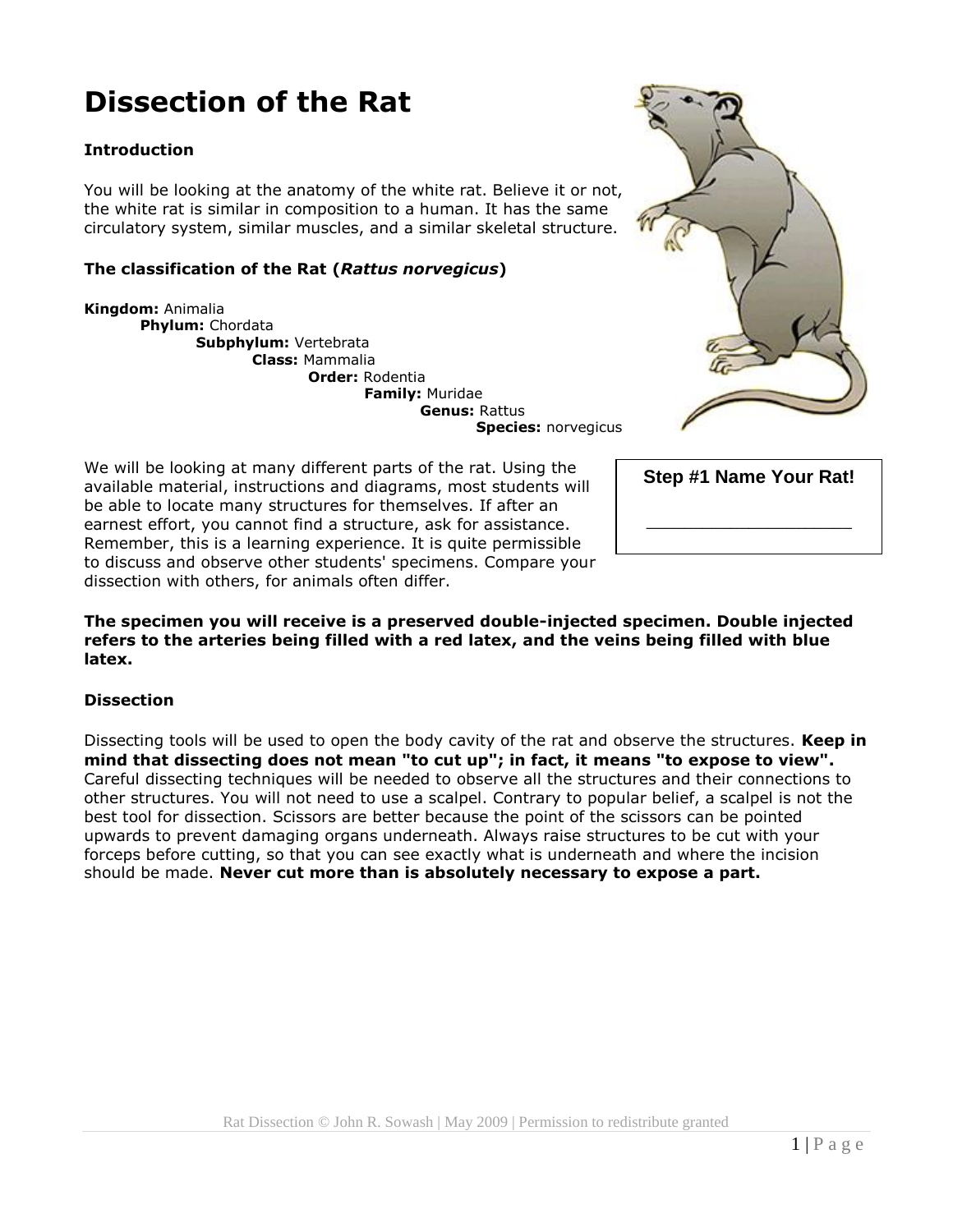# **STRUCTURES TO IDENTIFY**

### **These are the structures that you are expected to identify. Check each box as you identify it.**

| <b>Excretory/Reproductive System</b>                                                                                                                                                                |
|-----------------------------------------------------------------------------------------------------------------------------------------------------------------------------------------------------|
|                                                                                                                                                                                                     |
| Kidneys                                                                                                                                                                                             |
| Ovaries (female only)                                                                                                                                                                               |
| Testes (male only)                                                                                                                                                                                  |
| <b>Thoracic Cavity</b>                                                                                                                                                                              |
| Heart                                                                                                                                                                                               |
| Lungs                                                                                                                                                                                               |
| Diaphragm                                                                                                                                                                                           |
| Trachea                                                                                                                                                                                             |
| <b>Circulatory System</b>                                                                                                                                                                           |
| $\Box$ Vena Cava                                                                                                                                                                                    |
| <b>Renal Artery</b>                                                                                                                                                                                 |
| Right/Left external jugular                                                                                                                                                                         |
| Aortic arch                                                                                                                                                                                         |
| Right/Left subclavian                                                                                                                                                                               |
| Right/Left femoral                                                                                                                                                                                  |
|                                                                                                                                                                                                     |
|                                                                                                                                                                                                     |
|                                                                                                                                                                                                     |
|                                                                                                                                                                                                     |
|                                                                                                                                                                                                     |
| Throughout the course of the investigation, you will be asked to stop and have your teacher check<br>your progress. At each checkpoint, you should have the box initialed by your teacher to ensure |
| 2. Muscular system. [Instructor initials<br>5. Excretory system and dissection of the kidney. [Instructor initials_<br>7. Circulatory system and dissection of heart. [Instructor initials          |
|                                                                                                                                                                                                     |

8. Final check—all structures identified. [Instructor initials\_\_\_\_\_\_\_\_\_\_\_\_\_\_\_]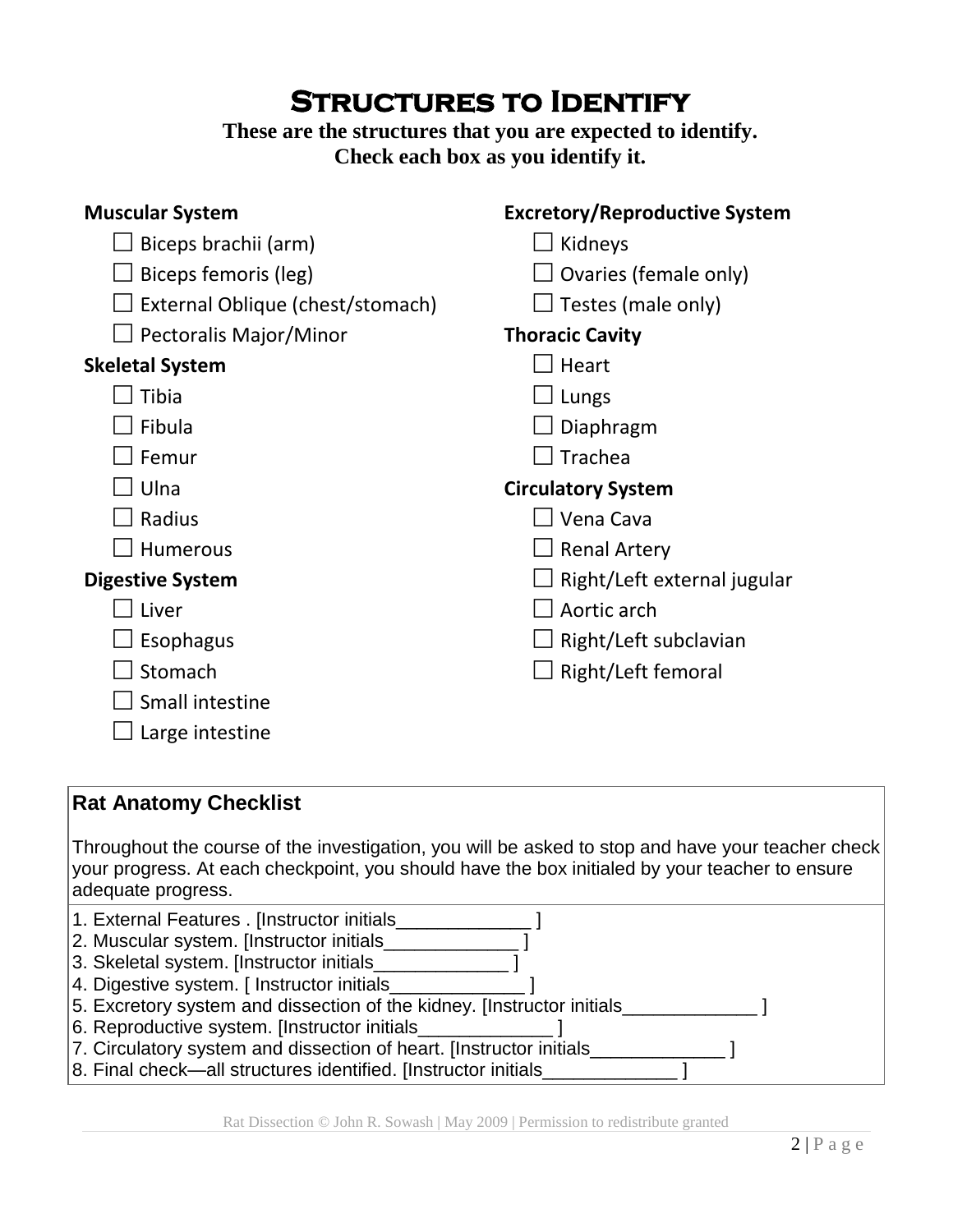# **Rat External Anatomy**

Procedure: Obtained your rat and observe the general characteristics. Key terms are highlighted in grey.



#### **The rat's body is divided into six anatomical regions:**

cranial region - head cervical region - neck pectoral region - area where front legs attach thoracic region - chest area abdomen - belly pelvic region - area where the back legs attach

1. Note the hairy coat that covers the rat and the sensory hairs (whiskers) located on the rat's face, called **vibrissae**.

2. The mouth has a large cleft in the upper lip which exposes large front **incisors**. Rats are gnawing mammals, and these incisors will continue to grow for as long as the rat lives.

3. Note the eyes with the large **pupil** and the **nictitating membrane** found at the inside corner of the eye. This membrane can be drawn across the eye for protection. The **eyelids** are similar to those found in humans.

4. The ears are composed of the external part, called the **pinna**, and the **auditory meatus**, the ear canal.

5. Locate the **teats** on the ventral surface of the rat. Check a rat of another sex and determine whether both sexes have teats.

- 6. Examine the **tail**, the tails of rats do not have hair. Though some rodents, like gerbils, have hair on their tails.
- 7. Locate the **anus**, which is ventral to the base of the tale.
- 8. Determine whether your rat is male or female by looking near the tail for the male or female genital organs.

## **The Muscular System of the Rat**

*Checkpoint—have Your teacher initial lab before continuing.* 

#### **Procedure: Skinning the Rat**

You will carefully remove the skin of the rat to expose the muscles below. This task is best accomplished by making a small incision with your scalpel and the using your probe to separate the connective tissues that connects the skin to the first layer of muscles. **Do not cut into the muscles!** You can start at the incision point where the latex was injected and continue toward the tail. Use the lines on the diagram to cut a similar pattern, avoiding the genital area. Gently peel the skin from the muscles, using scissors and a probe to tease away muscles that stick to the skin.

#### **Identify the following muscles:**

- 1. **Biceps brachii** located on the anterior surface of the humerus (arm). Action: flexes lower arm
- 2. **Biceps femoris** located on the side of the thigh, in two bundles. Action: flexes the lower leg
- 3. **External Oblique** located on the sides of the abdomen. Action: flexes body wall.
- 4. **Pectoralis Major/Minor** located in chest area. Action: adducts arm (draws it forward)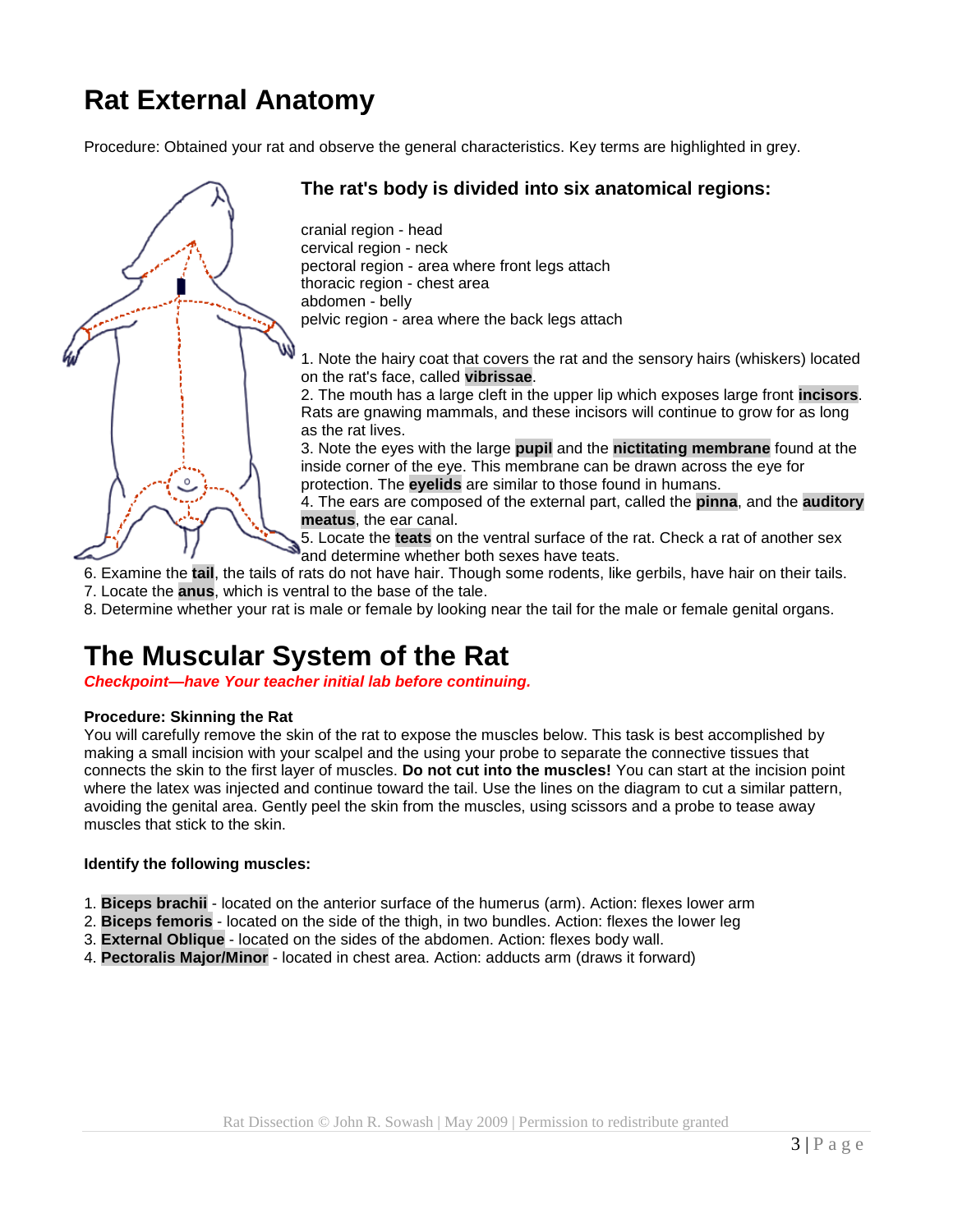## **The Skeletal System of the Rat**

*Checkpoint—have your teacher initial lab before continuing.* 

#### **Procedure: Exposing the bones of the leg.**

Carefully tease away the biceps femoris and gastrocnemius on one leg to expose the 3 leg bones: **Tibia**, **Fibula**, and **Femur** and the small **patella** (kneecap). You can also see the **ligaments** around the knee that attach the bones of the lower leg to the femur and the achilles tendon which attaches the gastrocnemius to the ankle. Remove the muscles from one arm to reveal the ulna, radius, and humerus. Note the size of the radius.



# **The Digestive System of the Rat**

*Checkpoint—have Your teacher initial lab before continuing.*

Procedure: Use scissors to cut through the abdominal wall of the rat following the incision marks in the picture on pg. 2. Be careful not to cut too deeply and keep the tip of your scalpel pointed upwards. Do not damage the underlying structures.

1. Locate the **diaphragm**, which is a thin layer of muscle that separates the thoracic cavity from the abdominal cavity. The diaphragm is a helpful directional marker.

2. **DO NOT REMOVE OR CUT THE HEART!** The **heart** is centrally located in the thoracic cavity. The two dark colored chambers at the top are the **atria** (single: atrium), and the bottom chambers are the **ventricles**. The heart is covered by a thin membrane called the **pericardium**. (We will come back to the heart later.)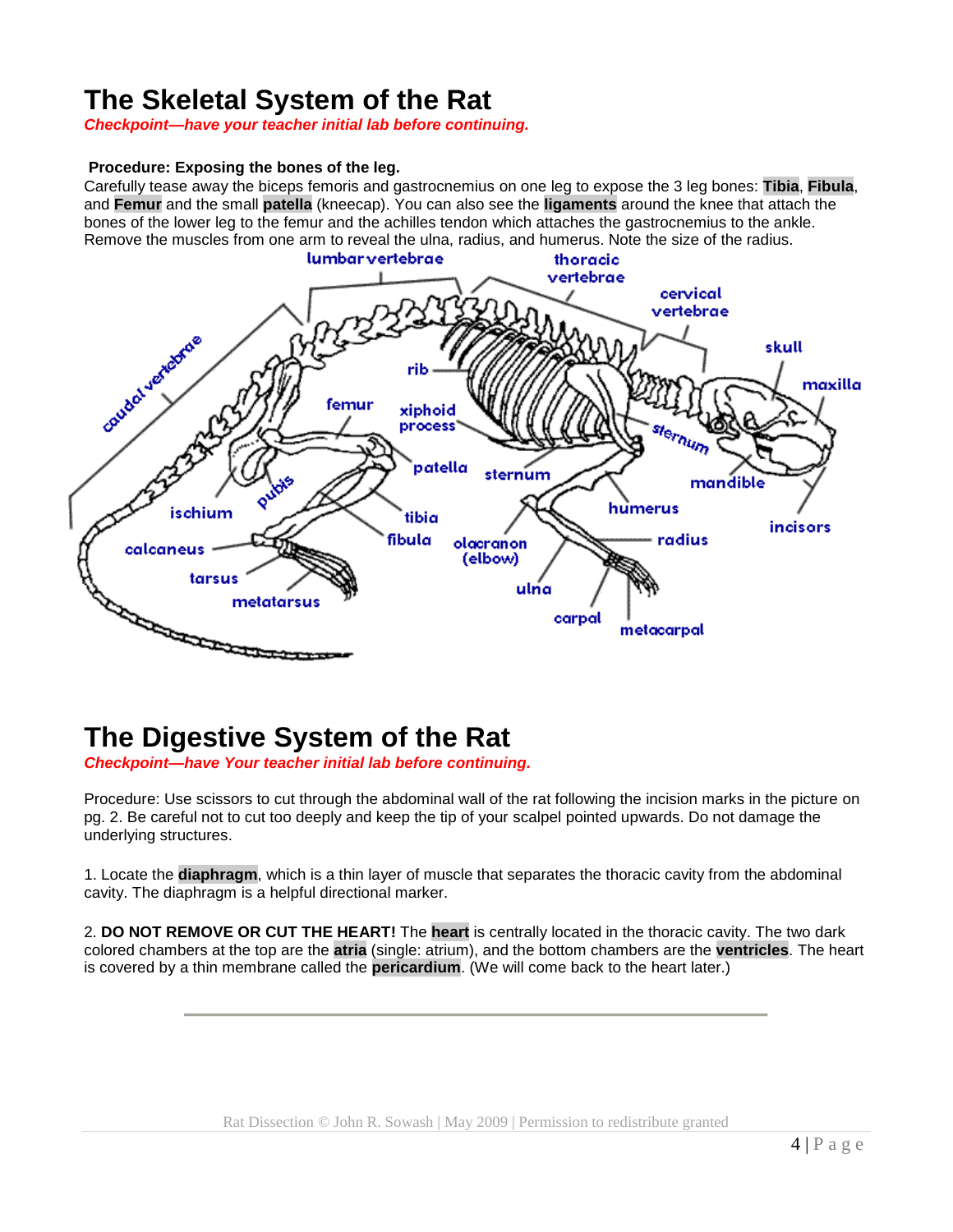### **The Abdominal Organs**

1. The **coelom** is the body cavity within which the viscera (internal organs) are located. The cavity is coverd by a membrane called the peritoneum.

2. Locate the **liver**, which is a large, dark colored organ suspended just under the diaphragm. The liver has many functions, one of which is to produce bile which aids in digesting fat. The liver also stores glycogen and transforms wastes into less harmful substances. Rats do not have a gall bladder which is used for storing bile in other animals.

3. The **esophagus** runs through the diaphragm and moves food from the mouth to the stomach. It is distinguished from the trachea by its lack of cartilage rings.

4. Locate the **stomach** on the right side (usually) just under the liver. The functions or the stomach include food storage, physical breakdown of food, and the digestion of protein. The opening between the esophagus and the stomach is called the cardiac sphincter. The outer margin of the curved stomach is called the **greater curvature**, the inner margin is called the **lesser curvature**.

5. The **spleen** is about the same color as the liver and is attached to the greater curvature of the stomach. It is shaped like a banana and is associated with the circulatory system and functions in the destruction of blood cells and blood storage. A person can live without a spleen, but they're more likely to get sick as it helps the immune system function.



6. The **pancreas** is not a clearly identifiable organ but a thin membrane that overlays the stomach and spleen. The pancreas produces digestive enzymes that are sent to the intestine via small ducts (the pancreatic duct). The pancreas also secretes insulin which is important in the regulation of glucose metabolism. Find the pancreas by looking for a thin, membrane looking structure that has the consistency of cottage cheese.

7. The **small intestine** is a slender coiled tube that receives partially digested food from the stomach (via the pyloric sphincter). The term "small" refers to its diameter, not its length. It consists of three sections: **duodenum**, **ileum**, and **jejunum**. The small intestine leads to the cecum.

8. The **cecum** is a pouch that connects the large and small intestines. Food is temporarily stored in the cecum while helpful bacteria digest the cellulose found in plant cells. Most herbivores such as the rat have a large cecum. Humans and other omnivores and carnivores have a much smaller cecum which is referred to as the appendix.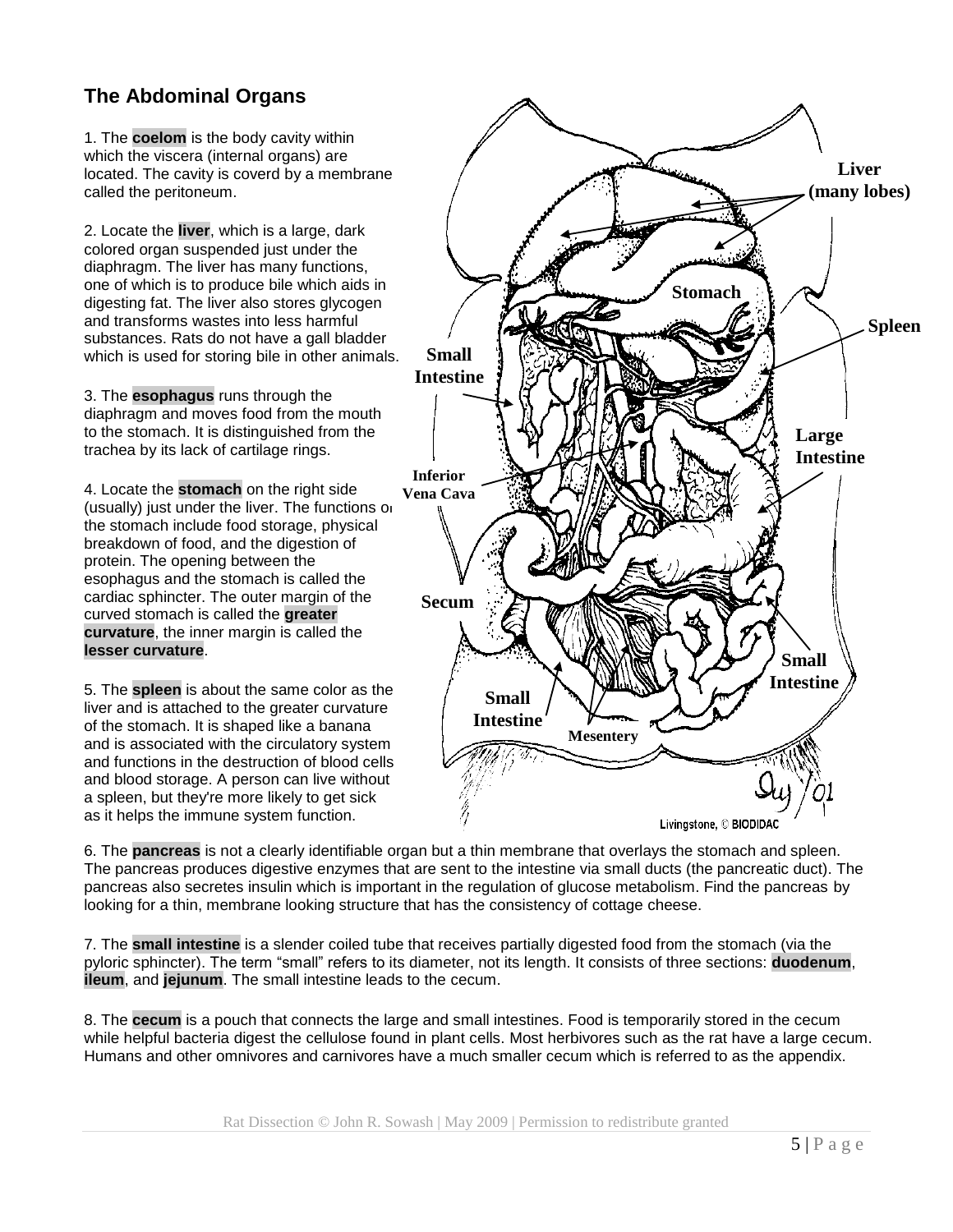9. Use your scissors to cut the mesentery (connective tissue and network of blood vessels that connects the small intestine) of the small intestine, but do not remove the small intestine from its attachment to the stomach and rectum. If you are careful you will be able to stretch it out and untangle it so that you can see the relative lengths of the large and the small intestine.

10. Locate the **large intestine**, which is the large greenish tube that extends from the small intestine and leads to the anus. The large intestine is also known as the **colon**. This is where the finals stages of digestion and water absorption occurs and it contains a variety of bacteria to aid in digestion.

11. Locate the **rectum** - the short, terminal section of the colon between the descending colon and the anus. The rectum temporarily stores feces before they are expelled from the body.

## **The Excretory System of the Rat**

*Checkpoint—have your teacher initial lab before continuing.*

**The excretory and reproductive systems of vertebrates are closely integrated and are usually studied together as the urogenital system. However, they do have different functions: the excretory system removes wastes and the reproductive system produces gametes (sperm & eggs). The reproductive system also provides an environment for the developing embryo and regulates hormones related to sexual development.** 

The primary organs of the excretory system are the kidneys. These organs are large bean shaped structures located toward the back of the abdominal cavity on either side of the spine. Renal arteries and veins supply the kidneys with blood.

1. Locate the Kidneys. Note the veins and arteries that connect with the kidneys.

2. Remove one of the kidneys and cut it lengthwise. Notice the very fine veins and arteries within. Blood is filtered through the kidneys approximately once every 45 minutes.

3. The small yellowish glands embedded in the fat atop the kidneys are the **adrenal glands** which secrete adrenaline into the blood during times of crisis.

# **The Excretory and Reproductive System of the Rat**

*Checkpoint—have your teacher initial lab before continuing.*

### **Male Reproductive Organs (refer to diagram below)**

1. The major reproductive organs of the male rat are the **testes** (singular: testis) which are located in the **scrotal sac**. Cut through the sac carefully to reveal the testis. On the surface of the testis is a coiled tube called the **epididymus**, which collects and stores sperm cells. The tubular **vas deferens** moves sperm from the epididymus to the **urethra**, which carries sperm though the penis and out the body.

2. The lumpy brown glands located to the left and right of the urinary bladder are the **seminal vesicles**. The gland below the bladder is the **prostate gland** and it is partially wrapped around the penis. The seminal vesicles and the prostate gland secrete materials that form the seminal fluid (semen).

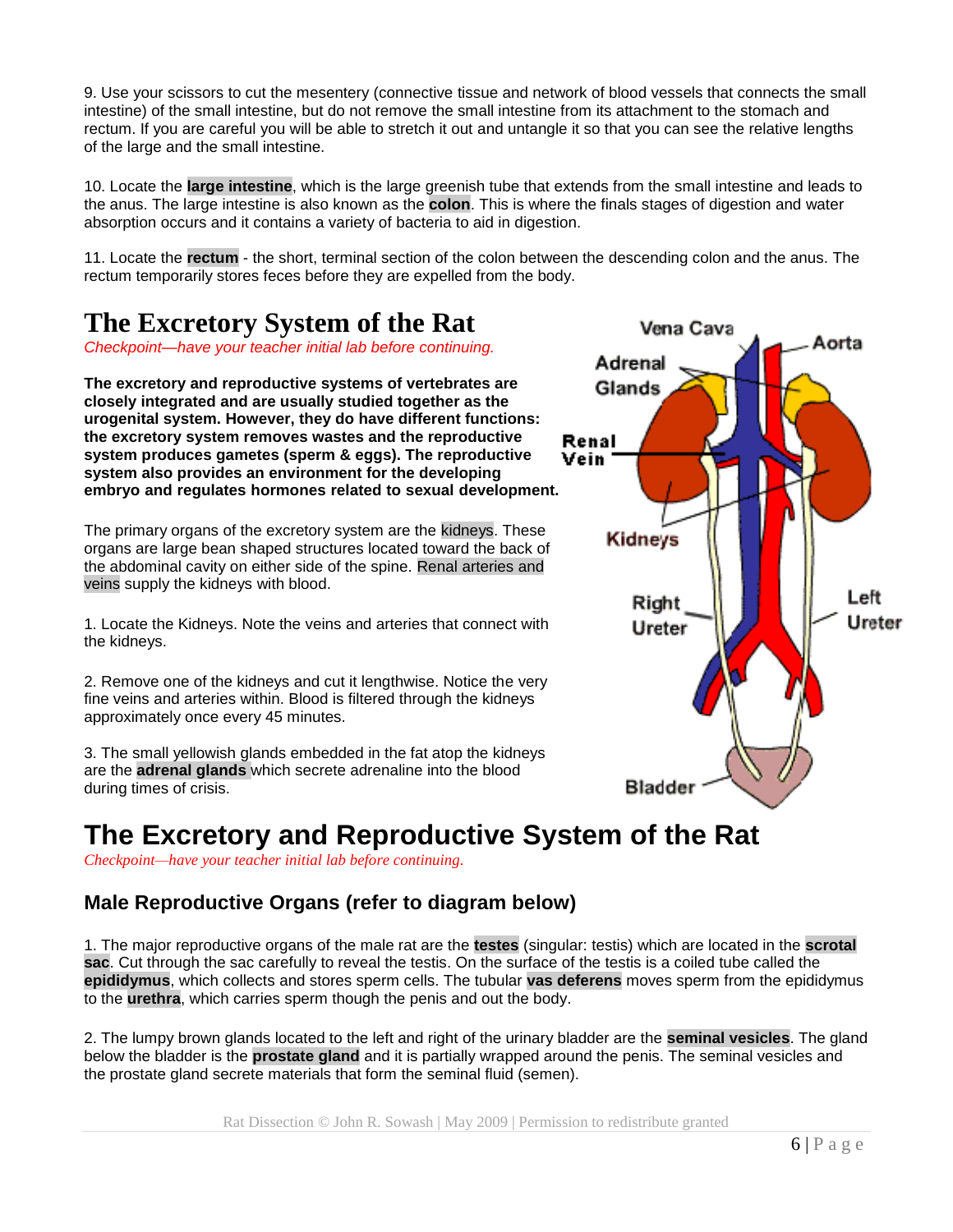### **Female Reproductive Organs (refer to diagram below)**

1. The short gray tube lying dorsal to the urinary bladder is the **vagina**. The vagina divides into two **uterine horns** that extend toward the kidneys. This duplex uterus is common in some animals and will accommodate multiple embryos (a litter). In contrast, a simple uterus, like the kind found in humans has a single chamber for the development of a single embryo.

2. At the tips of the uterine horns are small lumpy glands called **ovaries**, which are connected to the uterine horns via **oviducts**. Oviducts are extremely tiny and may be difficult to find without a dissecting scope.



#### **Please be sure to observe the reproductive features of both sexes. This will require looking at the rat of another group.**

## **The Circulatory System of the Rat**

*Checkpoint—have your teacher initial lab before continuing.*

The general structure of the circulatory system of the rat is almost identical to that of humans. Pulmonary circulation carries blood through the lungs for oxygenation and then back to the heart. Systemic circulation moves blood through the body after it has left the heart. Use the diagrams on pg. 9, to locate the veins and arteries listed on page 2.

#### **Veins (see diagram page 9)**

Your rat specimen has been double injected with latex to help you identify veins and arteries. **Veins carry used blood (blue) back to the heart and lungs**. The lungs re-oxygenate the blood and the heart pumps it back to the rest of the body. In the human body, these veins are not the same bright blue that you see in your rat. However, if you look at your arm, you can see some bluish veins very close to the skin.

Look in your rat specimen for the veins listed on page 2.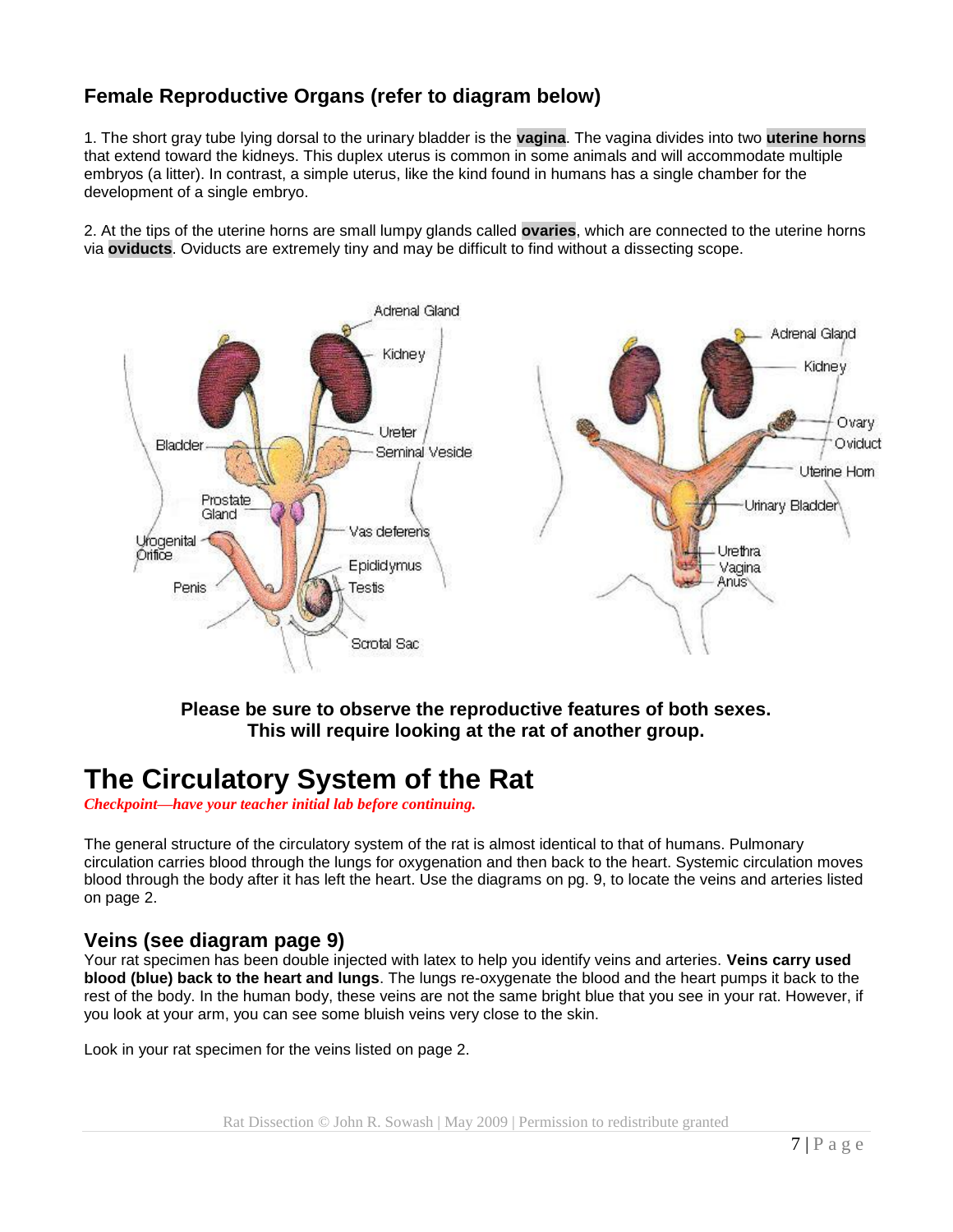### **Arteries (see diagram page 9)**

**Arteries carry oxygenated blood to the muscles and organs that need it**. Blood is essential for life. Blood carries nutrients to the body, helps repair cells and tissues, fights against disease, and assists in cleansing toxins. Without blood, we would all be dead.

The arteries in your rat are stained red for easy identification. Find the arteries listed on page 2.

#### **Heart**

After completing the procedures above dealing with veins and arteries, remove the heart from the pericardial sack. You will need to sever the arteries and veins connecting the heart to the circulatory system. **Do this slowly and carefully so that you do not cut more than is necessary.** Leave as much of the veins and arteries attached to the heart as possible.

Identify the aorta, left and right atrium, and left and right ventricle. Carefully insert your probe into these opening and work it into the center of the heart.

Finally, make an incision between the left and right ventricles with your scalpel. Try to locate the bicuspid and semilunar valves which open and close the ventricles.



# **Final Check**

Can you confidently identify all of the structures listed on pg. 2? These are the structures that you will be tested on. As there are many variations amongst living organisms, **it is strongly suggested that you spend some time looking at the rat of other groups**. Color, location, and size of organs will vary from one rat to another.

Once you feel confident in your ability to identify the parts on pg. 2, ask your teacher to complete the final check point.

*Checkpoint—have Your teacher initial lab before continuing.*